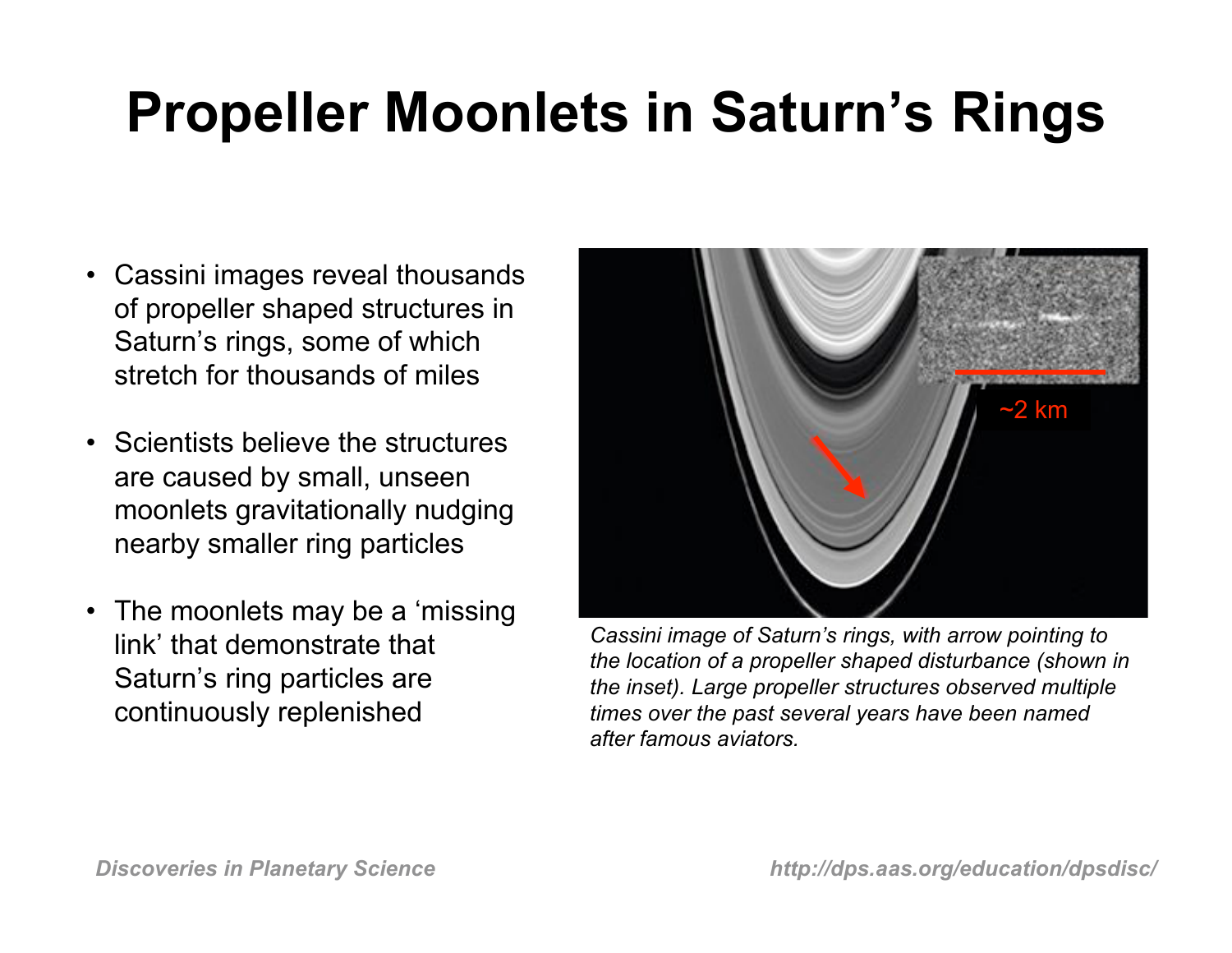# **Rings Caught Replenishing Themselves**



*Cassini image of a propeller-shaped structure in Saturn's outermost ring. From Kepler's 3rd Law, particles closer to Saturn orbit faster, causing disturbed ring particles interior to the moonlet's orbit to move 'ahead'. Particles farther from Saturn trail behind. The moonlet also clears a small gap in the ring.*

- Previously, many small (1cm 10m) particles and two larger (several km) moons were known to exist in Saturn's rings
- The moonlets are intermediate in size (~100 m 2 km) between ring particles and moons. The moonlet size is inferred from the size of the propeller structure.
- The abundance of propellers as a function of size suggests they formed from the breakup (by collisions) of larger moons. Constant grinding of large particles into smaller ones formed and maintains Saturn's rings.
- The moonlets might instead have formed from accretion of ring particles, but present theories do not easily allow for particles larger than ~10 m.

*Discoveries in Planetary Science http://dps.aas.org/education/dpsdisc/*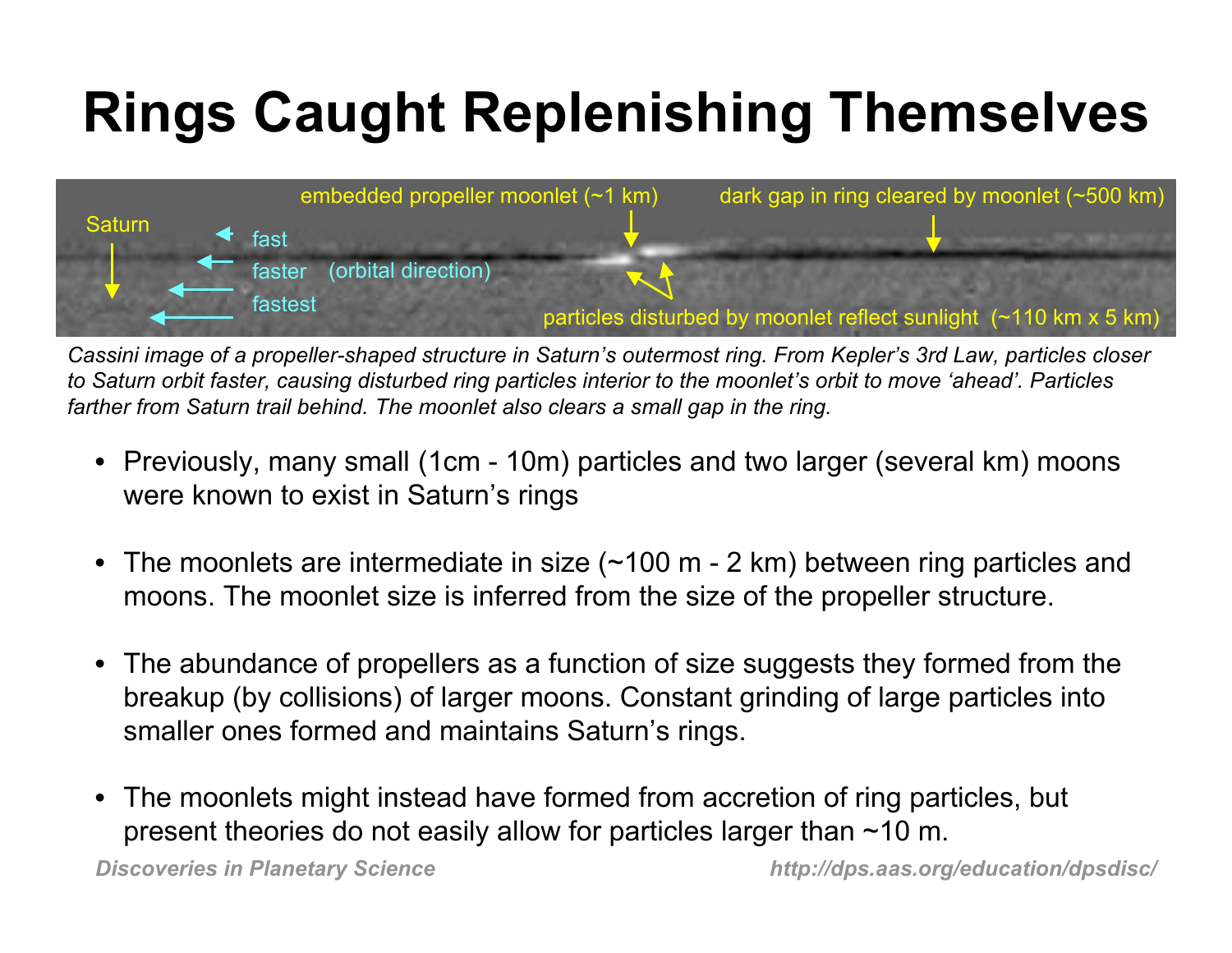## **The Big Picture**

- The propellers demonstrate that Cassini observes ring formation and replenishment processes "in action". But do these processes apply to all planetary rings?
- The moonlets orbit within a disk of material (the first such objects ever to have their orbits tracked). Such structures were first predicted in models of planet forming disks.
- Observation of the structures (and their evolution) at Saturn may constrain the influence that the disk and moons have on each other's orbits, and provide insight into planetary formation processes



*(Top) Artist's conception of a planet-forming disk around another star. (Right) Hubble image of the rings of Uranus. (Bottom) Cassini image of Saturn and its rings. How similar are the physical processes at work in each of these environments?*